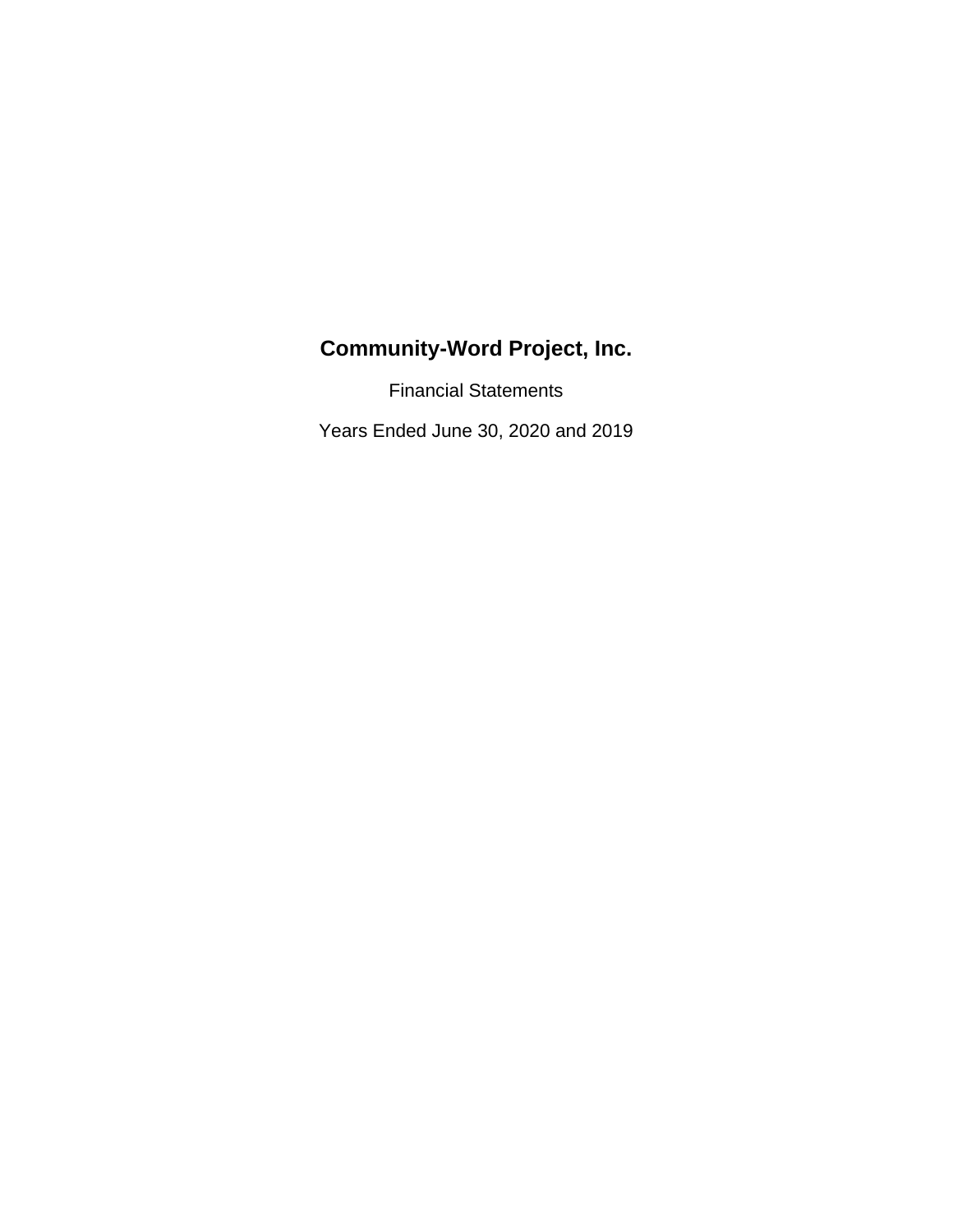Financial Statements

Years Ended June 30, 2020 and 2019

# CONTENTS

| Page     |
|----------|
| $1 - 2$  |
|          |
| 3        |
| $4 - 5$  |
| $6 - 7$  |
| 8        |
| $9 - 16$ |
|          |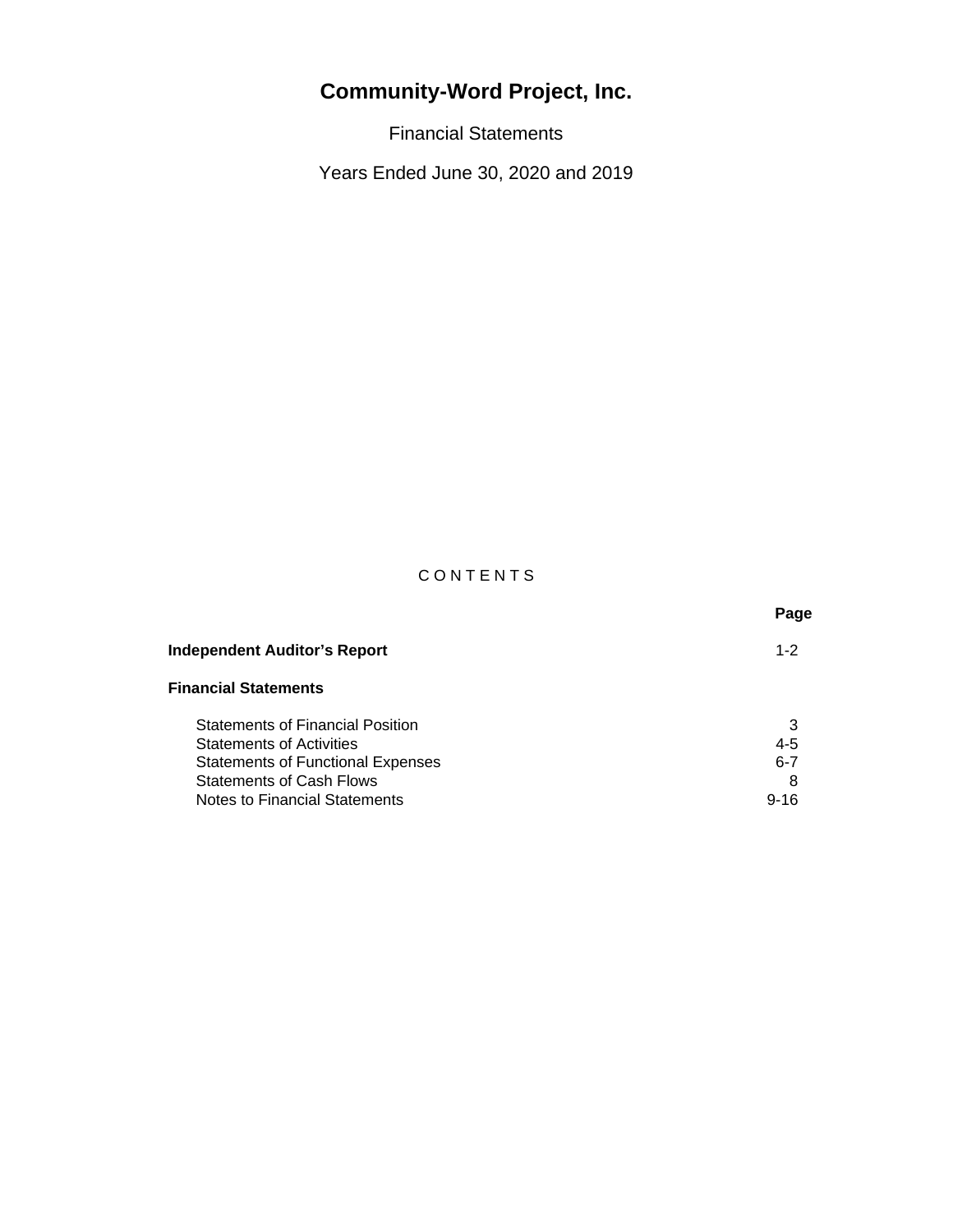

#### **Independent Auditor's Report**

Board of Directors Community-Word Project, Inc. New York, New York

#### **Report on the Financial Statements**

We have audited the accompanying financial statements of Community-Word Project, Inc. (the "Organization"), which comprise the statements of financial position as of June 30, 2020 and 2019 and the related statements of activities, functional expenses, and cash flows for the years then ended, and the related notes to the financial statements.

#### **Management's Responsibility for the Financial Statements**

Management is responsible for the preparation and fair presentation of these financial statements in accordance with accounting principles generally accepted in the United States of America; this includes the design, implementation, and maintenance of internal control relevant to the preparation and fair presentation of financial statements that are free from material misstatement, whether due to fraud or error.

#### **Auditor's Responsibility**

Our responsibility is to express an opinion on these financial statements based on our audits. We conducted our audits in accordance with auditing standards generally accepted in the United States of America. Those standards require that we plan and perform the audits to obtain reasonable assurance about whether the financial statements are free of material misstatement.

An audit involves performing procedures to obtain audit evidence about the amounts and disclosures in the financial statements. The procedures selected depend on the auditor's judgment, including the assessment of the risks of material misstatement of the financial statements, whether due to fraud or error. In making those risk assessments, the auditor considers internal control relevant to the entity's preparation and fair presentation of the financial statements in order to design audit procedures that are appropriate in the circumstances, but not for the purpose of expressing an opinion on the effectiveness of the entity's internal control. Accordingly, we express no such opinion. An audit also includes evaluating the appropriateness of accounting policies used and the reasonableness of significant accounting estimates made by management, as well as evaluating the overall presentation of the financial statements.

We believe that the audit evidence we have obtained is sufficient and appropriate to provide a basis for our audit opinion.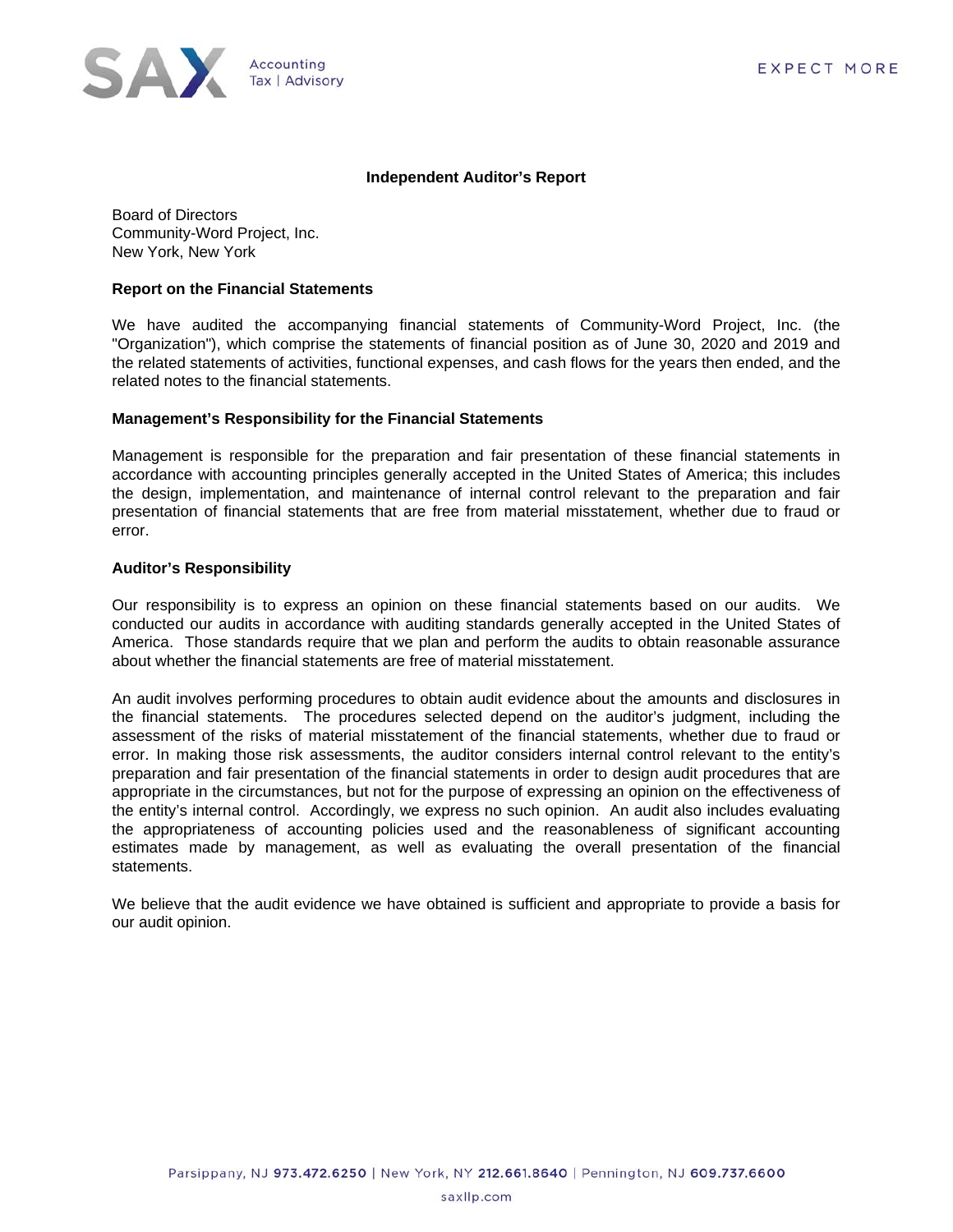Board of Directors Community-Word Project, Inc. Page 2

# *Opinion*

In our opinion, the financial statements referred to above present fairly, in all material respects, the financial position of Community-Word Project, Inc. as of June 30, 2020 and 2019, and the changes in its net assets and cash flows for the years then ended are in accordance with accounting principles generally accepted in the United States of America.

SaveLLP

New York, New York October 27, 2020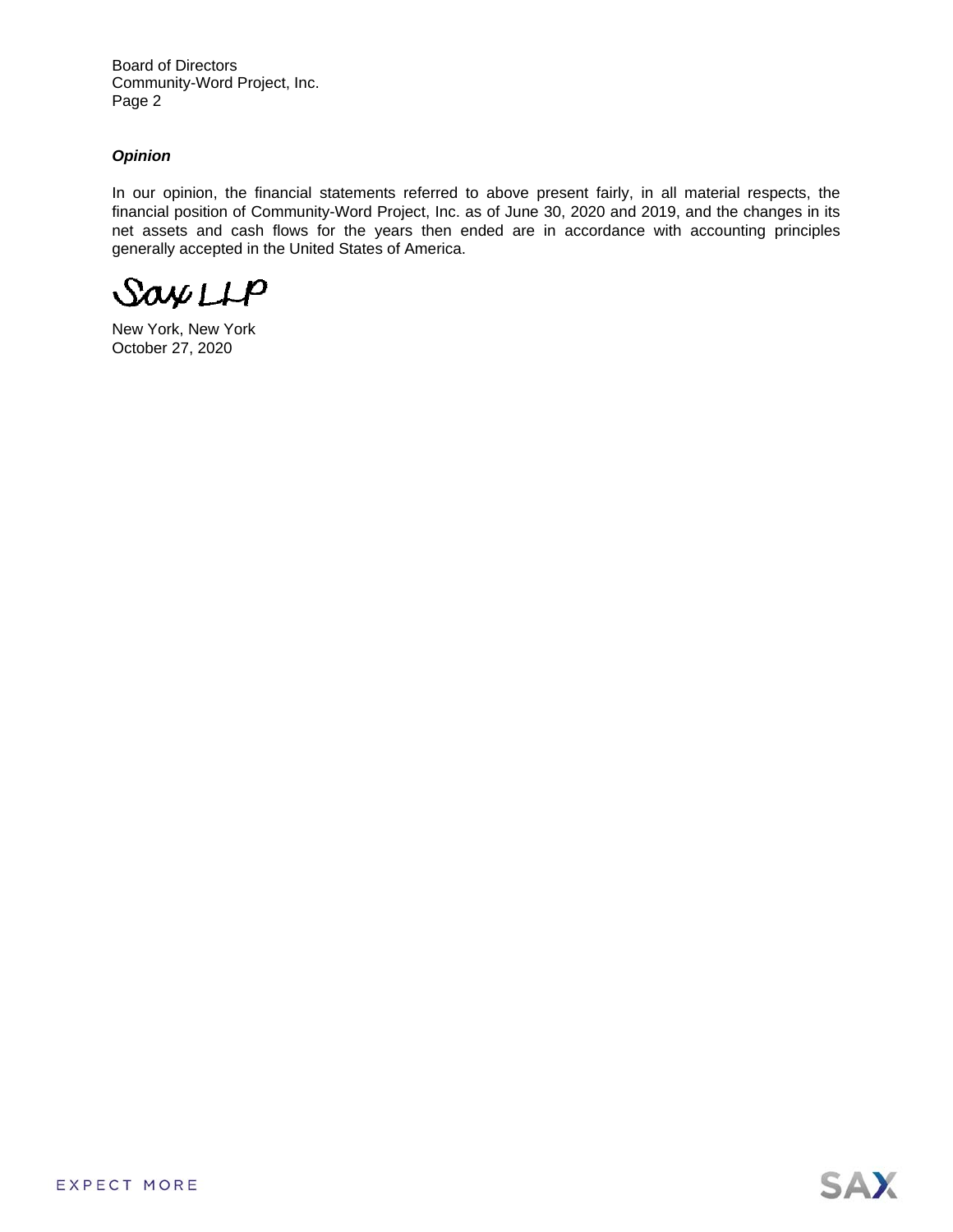Statements of Financial Position

|                                                         | <b>June 30,</b> |               |  |  |  |
|---------------------------------------------------------|-----------------|---------------|--|--|--|
|                                                         | 2020            | 2019          |  |  |  |
| <b>ASSETS</b>                                           |                 |               |  |  |  |
| <b>CURRENT ASSETS</b>                                   |                 |               |  |  |  |
| Cash and cash equivalents                               | \$<br>604,288   | \$<br>114,925 |  |  |  |
| Accounts receivable, current                            |                 |               |  |  |  |
| net of allowance of \$2,479 in 2020 and \$6,506 in 2019 | 278,779         | 381,615       |  |  |  |
| Investments                                             | 260,858         | 250,000       |  |  |  |
| Prepaid expense and other assets                        | 4,954           |               |  |  |  |
| <b>TOTAL CURRENT ASSETS</b>                             | 1,148,879       | 746,540       |  |  |  |
| PROPERTY AND EQUIPMENT, NET                             | 4,111           | 6,172         |  |  |  |
| <b>NON CURRENT ASSETS</b>                               |                 |               |  |  |  |
| Accounts receivable, long term                          |                 | 50,000        |  |  |  |
| Security deposit                                        | 18,016          | 18,016        |  |  |  |
| <b>TOTAL NON CURRENT ASSETS</b>                         | 18,016          | 68,016        |  |  |  |
| <b>TOTAL ASSETS</b>                                     | 1,171,006       | 820,728       |  |  |  |
| <b>LIABILITIES AND NET ASSETS</b>                       |                 |               |  |  |  |
| <b>CURRENT LIABILITIES</b>                              |                 |               |  |  |  |
| Accounts payable and accrued expenses                   | 55,631<br>\$    | 58,224        |  |  |  |
| <b>TOTAL CURRENT LIABILITIES</b>                        | 55,631          | 58,224        |  |  |  |
| <b>NON CURRENT LIABILITIES</b>                          |                 |               |  |  |  |
| Deferred rent-straight line adjustment                  | 4,880           | 4,832         |  |  |  |
| Paycheck protection program loan payable                | 220,887         |               |  |  |  |
| <b>TOTAL NON CURRENT LIABILITIES</b>                    | 225,767         | 4,832         |  |  |  |
| <b>NET ASSETS</b>                                       |                 |               |  |  |  |
| Without donor restrictions                              | 746,054         | 597,672       |  |  |  |
| With donor restrictions                                 | 143,554         | 160,000       |  |  |  |
| Total net assets                                        | 889,608         | 757,672       |  |  |  |
| <b>TOTAL LIABILITIES AND NET ASSETS</b>                 | 1,171,006<br>\$ | 820,728<br>\$ |  |  |  |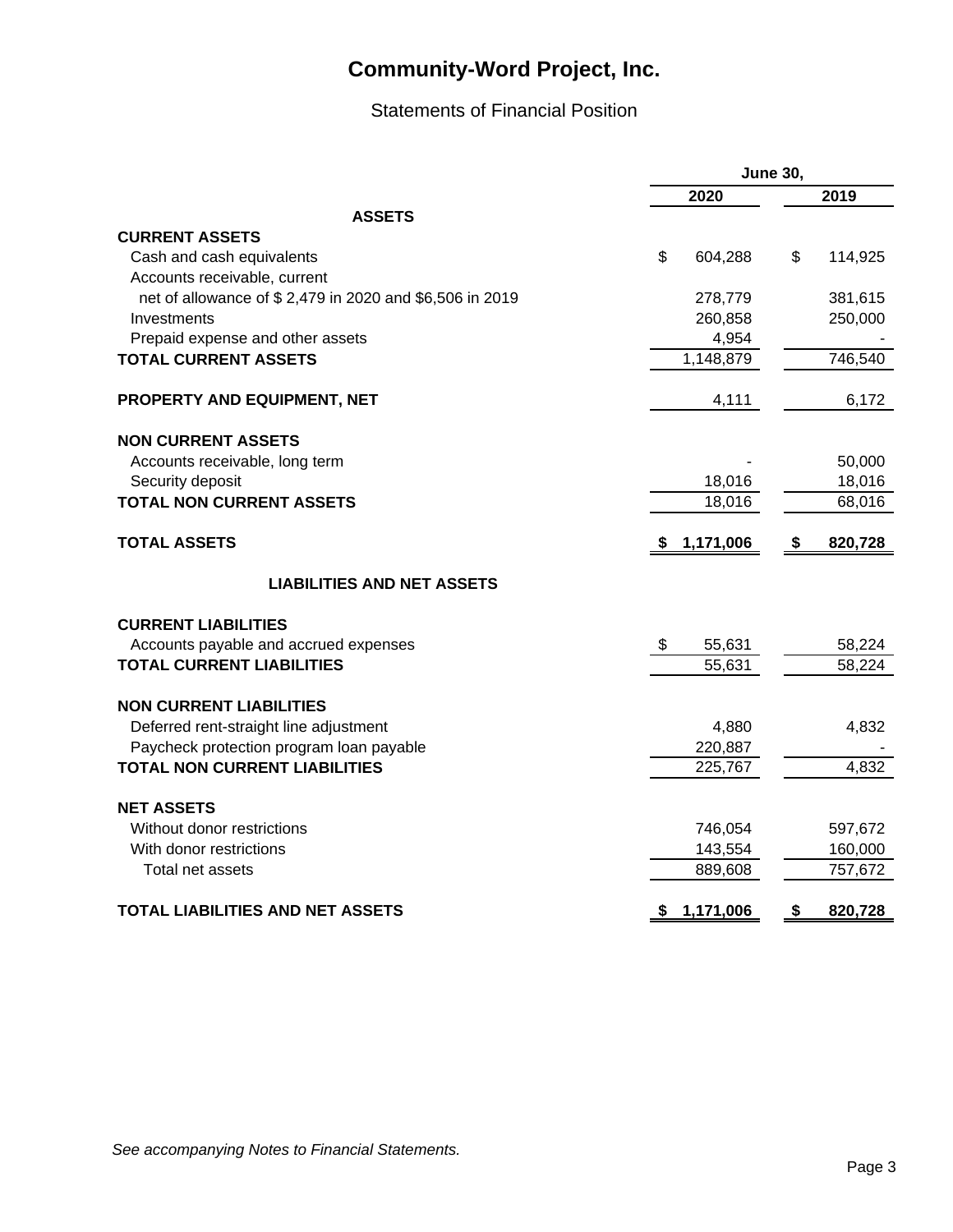Statement of Activities

|                                          |                     | Year Ended June 30, 2020 |               |  |  |  |
|------------------------------------------|---------------------|--------------------------|---------------|--|--|--|
|                                          | <b>Without</b>      | With                     |               |  |  |  |
|                                          | <b>Donor</b>        | <b>Donor</b>             |               |  |  |  |
|                                          | <b>Restrictions</b> | <b>Restrictions</b>      | <b>Total</b>  |  |  |  |
| <b>REVENUES</b>                          |                     |                          |               |  |  |  |
| Government grants                        | \$<br>260,082       | \$                       | \$<br>260,082 |  |  |  |
| Contributions                            | 763,403             | 94,962                   | 858,365       |  |  |  |
| Program fees                             | 274,849             |                          | 274,849       |  |  |  |
| Special events                           | 99,518              |                          | 99,518        |  |  |  |
| Net assets released from restrictions    | 111,408             | (111, 408)               |               |  |  |  |
| Total support and revenue                | 1,509,260           | (16, 446)                | 1,492,814     |  |  |  |
| <b>FUNCTIONAL EXPENSES</b>               |                     |                          |               |  |  |  |
| Program service expenses                 | 957,857             |                          | 957,857       |  |  |  |
| General and administrative               | 137,405             |                          | 137,405       |  |  |  |
| Fundraising and development              | 265,616             |                          | 265,616       |  |  |  |
| Total functional expenses                | 1,360,878           |                          | 1,360,878     |  |  |  |
| <b>INCREASE (DECREASE) IN NET ASSETS</b> | 148,382             | (16, 446)                | 131,936       |  |  |  |
| NET ASSETS, beginning of year            | 597,672             | 160,000                  | 757,672       |  |  |  |
| NET ASSETS, end of year                  | 746,054<br>\$       | \$<br>143,554            | 889,608<br>\$ |  |  |  |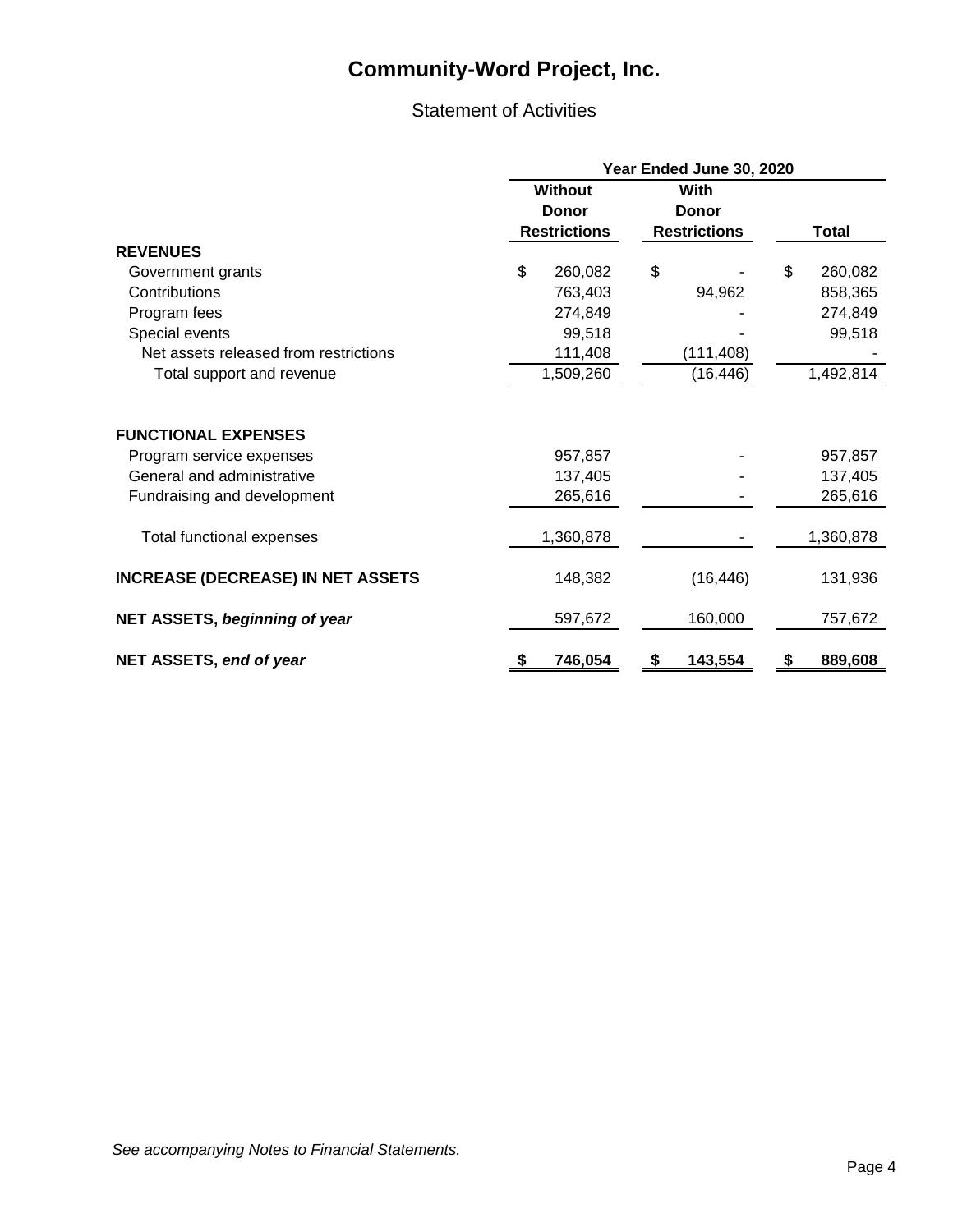Statement of Activities - Continued

|                                          | Year Ended June 30, 2019 |                     |               |  |  |  |
|------------------------------------------|--------------------------|---------------------|---------------|--|--|--|
|                                          | Without                  | With                |               |  |  |  |
|                                          | <b>Donor</b>             | <b>Donor</b>        |               |  |  |  |
|                                          | <b>Unrestrictions</b>    | <b>Restrictions</b> | <b>Total</b>  |  |  |  |
| <b>REVENUES</b>                          |                          |                     |               |  |  |  |
| Government grants                        | \$<br>189,305            | \$                  | \$<br>189,305 |  |  |  |
| Contributions                            | 1,086,091                | 182,500             | 1,268,591     |  |  |  |
| Program fees                             | 349,376                  |                     | 349,376       |  |  |  |
| Special events, net of direct donor      |                          |                     |               |  |  |  |
| benefit expenses of \$52,840             | 67,880                   |                     | 67,880        |  |  |  |
| Net assets released from restrictions    | 257,500                  | (257, 500)          |               |  |  |  |
| Total support and revenue                | 1,950,152                | (75,000)            | 1,875,152     |  |  |  |
| <b>FUNCTIONAL EXPENSES</b>               |                          |                     |               |  |  |  |
| Program service expenses                 | 1,140,499                |                     | 1,140,499     |  |  |  |
| General and administrative               | 134,682                  |                     | 134,682       |  |  |  |
| Fundraising and development              | 309,137                  |                     | 309,137       |  |  |  |
| Total functional expenses                | 1,584,318                |                     | 1,584,318     |  |  |  |
| <b>INCREASE (DECREASE) IN NET ASSETS</b> | 365,834                  | (75,000)            | 290,834       |  |  |  |
| NET ASSETS, beginning of year            | 231,838                  | 235,000             | 466,838       |  |  |  |
| NET ASSETS, end of year                  | 597,672<br>\$            | 160,000<br>\$       | 757,672<br>æ. |  |  |  |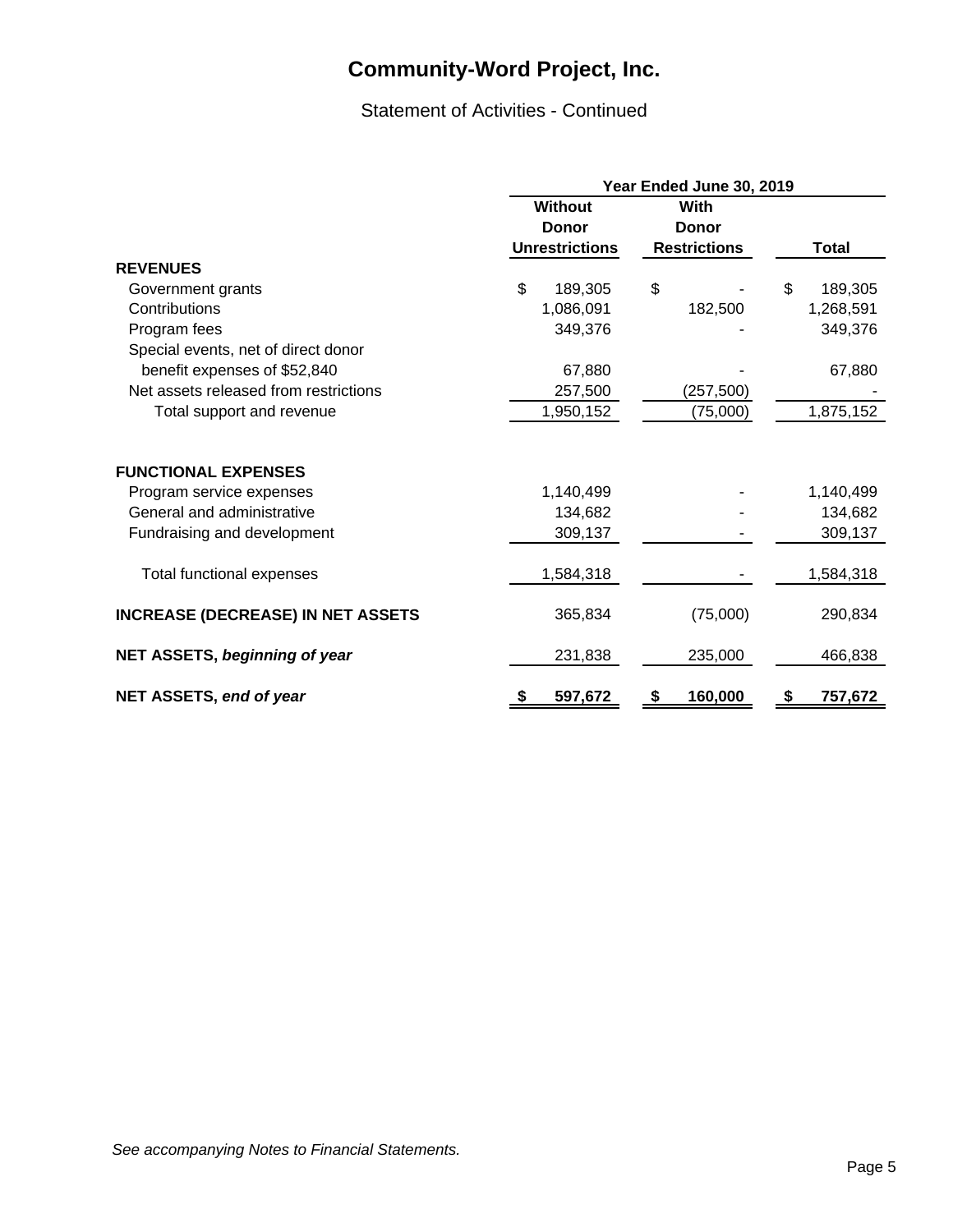Statement of Functional Expenses

|                                     | Year Ended June 30, 2020   |                 |                |                       |                           |                    |    |           |
|-------------------------------------|----------------------------|-----------------|----------------|-----------------------|---------------------------|--------------------|----|-----------|
|                                     | Program<br><b>Services</b> |                 | General<br>and |                       | <b>Fundraising</b><br>and |                    |    |           |
|                                     |                            | <b>Expenses</b> |                | <b>Administrative</b> |                           | <b>Development</b> |    | Total     |
| <b>Salaries</b>                     | \$                         | 642,127         | \$             | 90,070                | \$                        | 160,287            | \$ | 892,483   |
| Payroll taxes and employee benefits |                            | 136,694         |                | 10,836                |                           | 16,670             |    | 164,200   |
| Conference and meetings             |                            | 3,607           |                | 1,316                 |                           | 236                |    | 5,159     |
| Rent                                |                            | 45,683          |                | 4,350                 |                           | 5,438              |    | 55,470    |
| Insurance                           |                            | 3,517           |                | 2,655                 |                           | 429                |    | 6,601     |
| Professional fees                   |                            | 57,193          |                | 23,811                |                           | 69,875             |    | 150,879   |
| Project supplies                    |                            |                 |                | 90                    |                           | 7,281              |    | 7,371     |
| Other supplies                      |                            | 9,620           |                | 939                   |                           | 1,173              |    | 11,732    |
| Bank and other fees                 |                            | 5,348           |                | 1,667                 |                           | 652                |    | 7,667     |
| Other program expenses              |                            | 11,082          |                |                       |                           |                    |    | 11,082    |
| Other fundraising expenses          |                            | 9,744           |                |                       |                           |                    |    | 9,744     |
| <b>Miscellaneous</b>                |                            | 33,243          |                | 1,673                 |                           | 3,574              |    | 38,490    |
|                                     |                            | 957,857         |                | 137,405               |                           | 265,616            |    | 1,360,878 |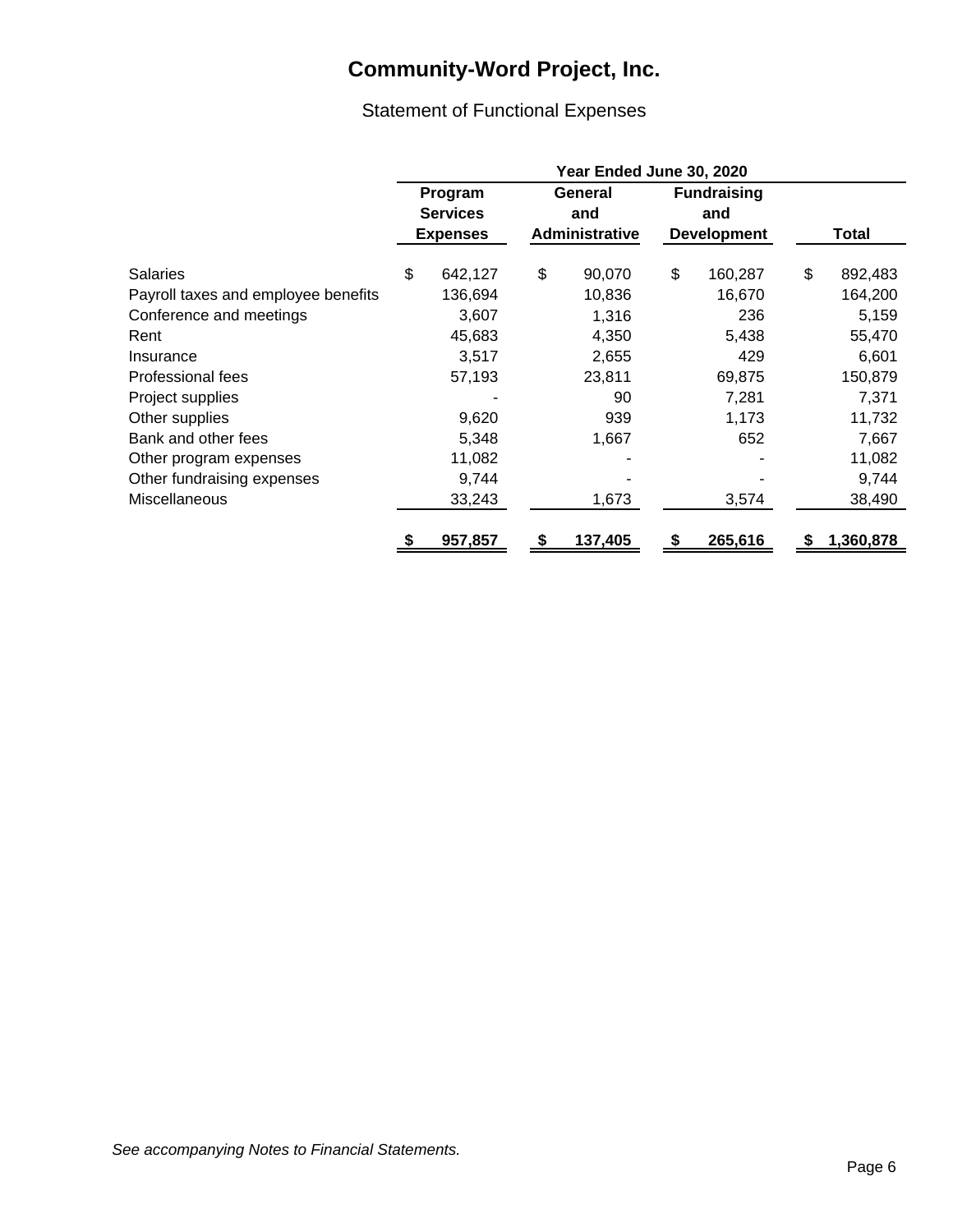# Statement of Functional Expenses - Continued

|                                     | Year Ended June 30, 2019                      |           |    |         |    |         |   |                                  |  |                                                 |  |       |
|-------------------------------------|-----------------------------------------------|-----------|----|---------|----|---------|---|----------------------------------|--|-------------------------------------------------|--|-------|
|                                     | Program<br><b>Services</b><br><b>Expenses</b> |           |    |         |    |         |   | General<br>and<br>Administrative |  | <b>Fundraising</b><br>and<br><b>Development</b> |  | Total |
| <b>Salaries</b>                     | \$                                            | 736,967   | \$ | 81,571  | \$ | 197,563 | S | 1,016,101                        |  |                                                 |  |       |
| Payroll taxes and employee benefits |                                               | 152,812   |    | 7,641   |    | 30,562  |   | 191,015                          |  |                                                 |  |       |
| Conference and meetings             |                                               | 7,765     |    | 310     |    | 1,241   |   | 9,316                            |  |                                                 |  |       |
| Rent                                |                                               | 45,860    |    | 2,181   |    | 8,725   |   | 56,766                           |  |                                                 |  |       |
| Insurance                           |                                               | 5,362     |    | 268     |    | 1,072   |   | 6,702                            |  |                                                 |  |       |
| Professional fees                   |                                               | 70,733    |    | 39,564  |    | 48,179  |   | 158,476                          |  |                                                 |  |       |
| Project supplies                    |                                               | 11,348    |    |         |    |         |   | 11,348                           |  |                                                 |  |       |
| Other supplies                      |                                               | 4,000     |    | 200     |    | 800     |   | 5,000                            |  |                                                 |  |       |
| Bank and other fees                 |                                               | 14,052    |    | 703     |    | 2,810   |   | 17,565                           |  |                                                 |  |       |
| Bad debt expense                    |                                               | 5,400     |    | 270     |    | 1,080   |   | 6,750                            |  |                                                 |  |       |
| Other program expenses              |                                               | 46,685    |    |         |    |         |   | 46,685                           |  |                                                 |  |       |
| Other fundraising expenses          |                                               |           |    |         |    | 9,200   |   | 9,200                            |  |                                                 |  |       |
| Miscellaneous                       |                                               | 39,515    |    | 1,974   |    | 7,905   |   | 49,394                           |  |                                                 |  |       |
|                                     | S.                                            | 1,140,499 | S  | 134,682 | \$ | 309,137 | S | 1,584,318                        |  |                                                 |  |       |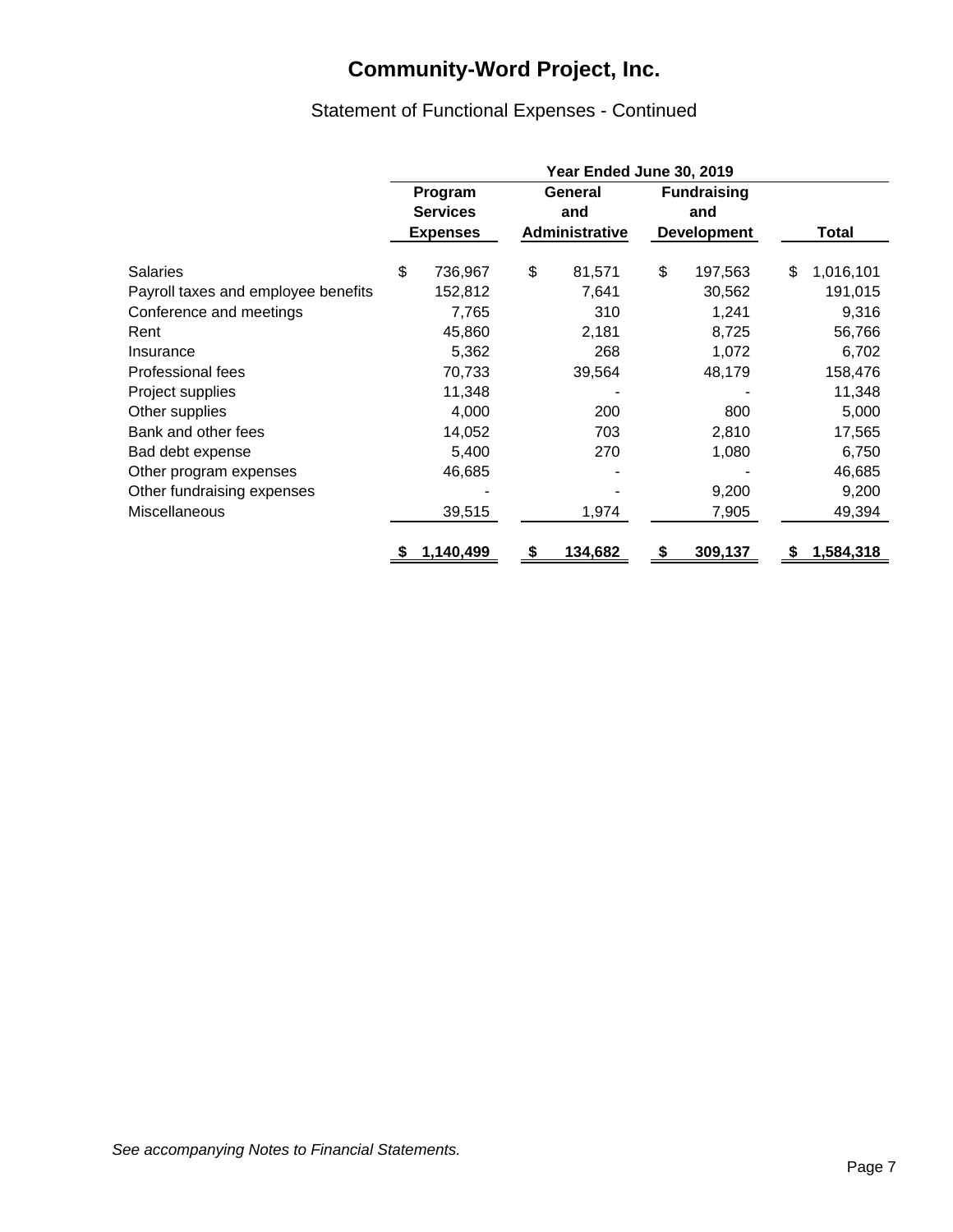Statements of Cash Flows

|                                                               | Years Ended June 30, |           |    |            |
|---------------------------------------------------------------|----------------------|-----------|----|------------|
|                                                               |                      | 2020      |    | 2019       |
| CASH FLOWS PROVIDED BY (USED FOR) OPERATING ACTIVITIES        |                      |           |    |            |
| Increase in net assets                                        | \$                   | 131,936   | \$ | 290,834    |
| Adjustments to reconcile increase in net assets               |                      |           |    |            |
| to net cash provided by (used for) operating activities       |                      |           |    |            |
| Deferred rent - straight line adjustment                      |                      | 48        |    | 1,642      |
| Depreciation and amortization                                 |                      | 2,061     |    | 3,404      |
| Bad debt expense                                              |                      |           |    | 6,750      |
| Changes in operating assets and liabilities                   |                      |           |    |            |
| Accounts receivable                                           |                      | 152,836   |    | (108, 706) |
| Prepaid expenses                                              |                      | (4, 954)  |    | 11,919     |
| Accounts payable and accrued expenses                         |                      | (2, 593)  |    | 38,372     |
|                                                               |                      | 279,334   |    | 244,215    |
| CASH FLOWS PROVIDED BY (USED FOR) INVESTING ACTIVITIES        |                      |           |    |            |
| Re-invested interest                                          |                      | (10, 858) |    |            |
| Purchase of investment                                        |                      |           |    | (250,000)  |
| Purchase of equipment                                         |                      |           |    | (3, 495)   |
|                                                               |                      | (10, 858) |    | (253, 495) |
| <b>CASH FLOWS PROVIDED BY (USED FOR) FINANCING ACTIVITIES</b> |                      |           |    |            |
| Advance of paycheck protection program loan payable           |                      | 220,887   |    |            |
|                                                               |                      | 220,887   |    |            |
| Net increase (decrease) in cash and cash equivalents          |                      | 489,363   |    | (9, 280)   |
| CASH AND CASH EQUIVALENTS, beginning of year                  |                      | 114,925   |    | 124,205    |
| CASH AND CASH EQUIVALENTS, end of year                        | S                    | 604,288   | \$ | 114,925    |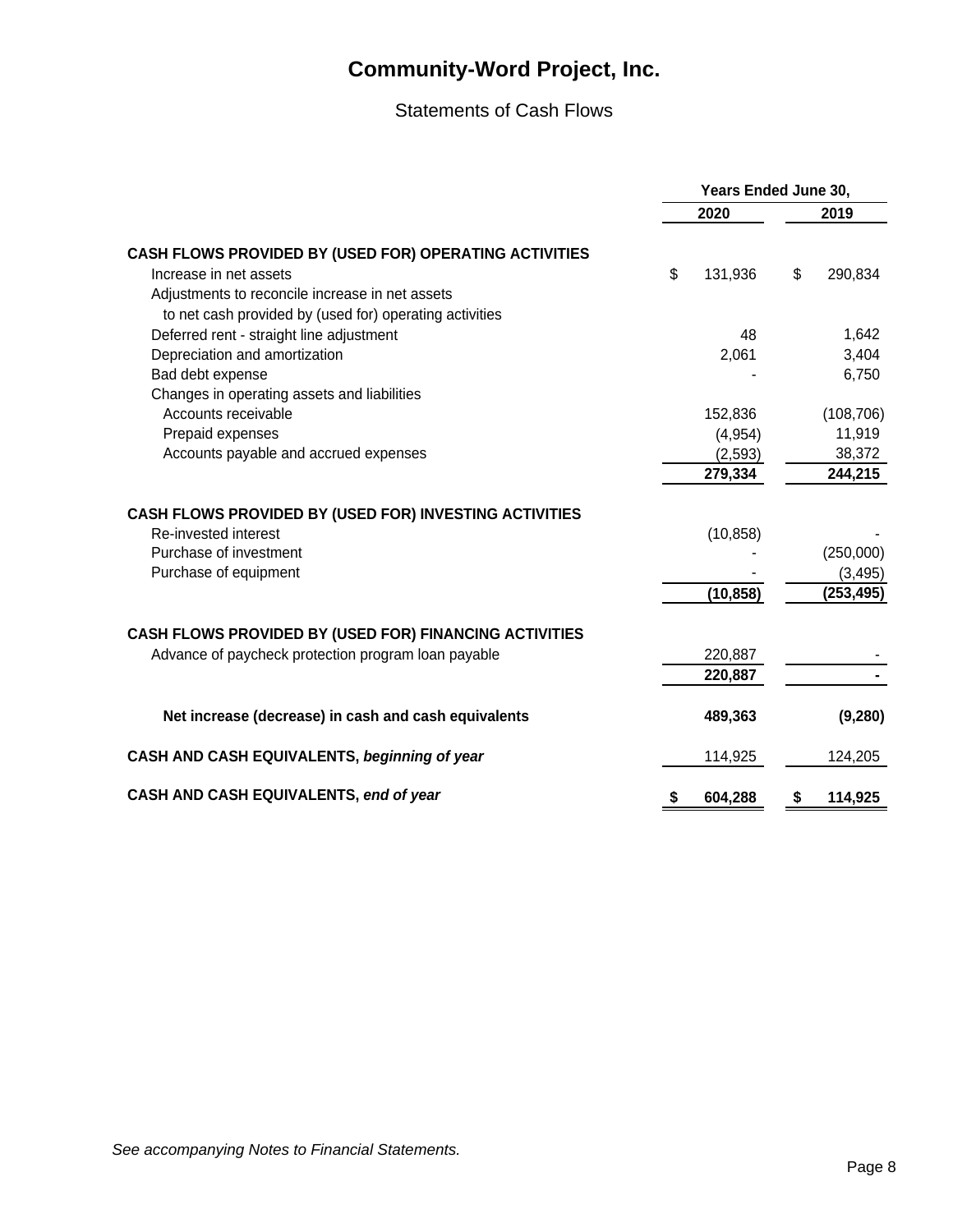Notes to Financial Statements

Years Ended June 30, 2020 and 2019

# **Note 1 - Summary of Significant Accounting Policies**

## *a. Nature of Business*

Community-Word Project, Inc. ("CWP" or the "Organization") is located in New York, NY and was founded in July 1997 as a fiscal conduit and became it's own 501(c)(3) in July of 2000, to promote the use of creative writing and arts methods to develop and expand literacy, communication, and technological skills of at-risk youth, as well as to foster their self-esteem and leadership skills.

# *b. Basis of Presentation and Use of Estimates*

The accompanying financial statements have been prepared in accordance with accounting principles generally accepted in the United States of America ("U.S. GAAP"), which requires management to make estimates and assumptions that affect the reported amounts of assets and liabilities and disclosure of contingent assets and liabilities at the date of the financial statements and the reported amounts of revenues and expenses during the reporting period. Accordingly, actual results could differ from those estimates.

### *c. Net Asset Presentation*

In accordance with ASU No. 2016-14, net assets, revenues, gains and losses are presented based in the existence or absence of donor-imposed restrictions. Accordingly, the net assets of CWP and the changes therein are classified and reported as follows:

- 1. Without Donor Restrictions This class consist of net assets that is not restricted by donor-imposed stipulations and available for use in general operations, including net assets that have been designated by management or the Board of Trustees for expenditure on specific purposes or projects.
- 2. With Donor Restrictions This class consist of net assets resulting from contributions and other inflows of assets whose use by CWP is limited by donor-imposed stipulations. Some donor-imposed stipulations are temporary in nature, such as those that are met by the passage of time or can be fulfilled and removed by actions of CWP. Other donorimposed stipulations are perpetual in nature, where the assets must be maintained in perpetuity. Donor-imposed restrictions are released when a restriction expires, that is, when the stipulated time has elapsed, when the stipulated purpose has been fulfilled, or both.

### *d. Cash, Cash Equivalents, and Restricted Cash*

The Organization considers all short-term, highly liquid investments with maturities of three months or less to be cash equivalents.

### *e. Investments*

Investments in equity securities with readily determinable fair values and all investments in debt securities are reported at fair value based on quoted prices in active markets (national securities exchanges) for identical assets, with gains and losses included in the statements of activities.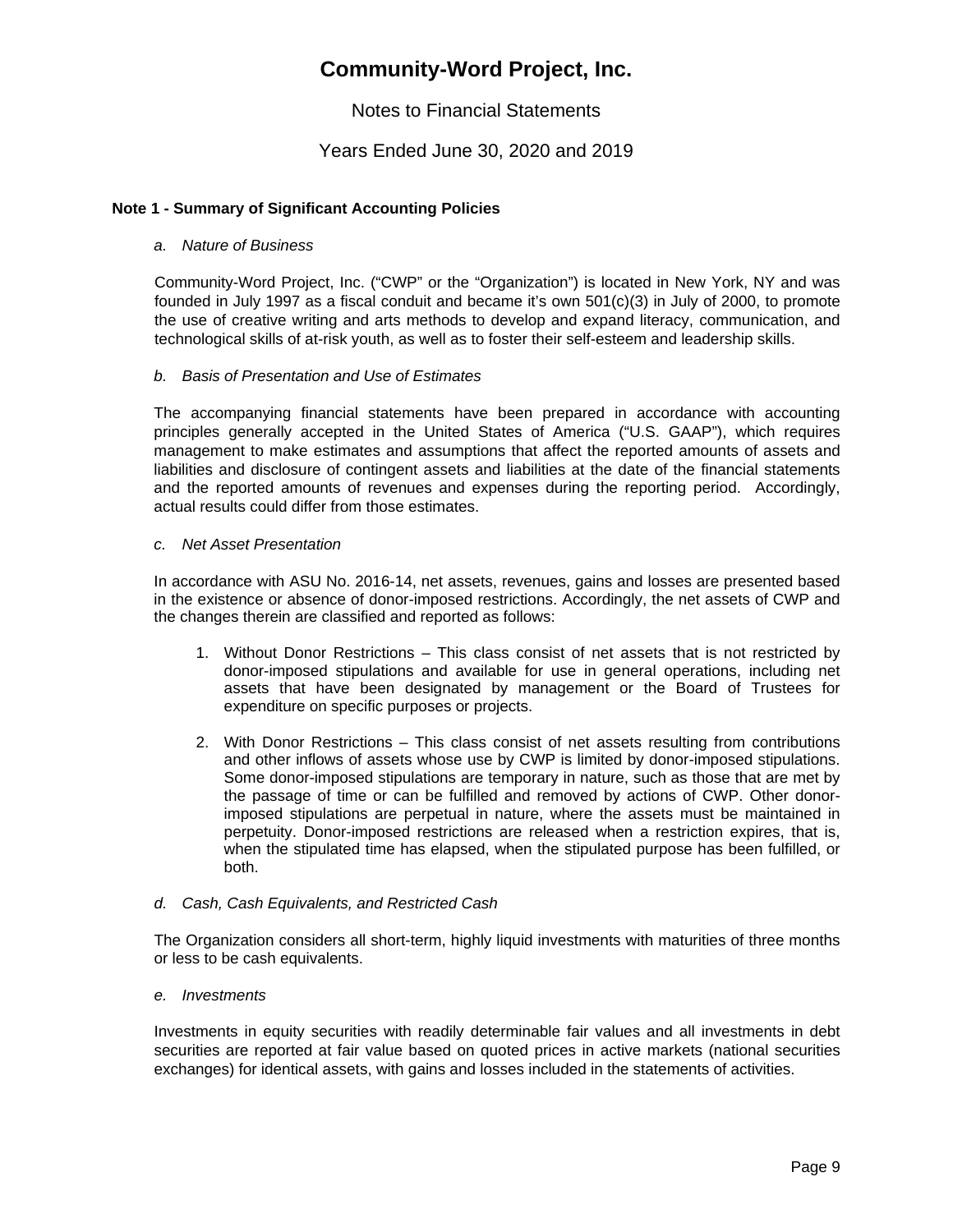Notes to Financial Statements

Years Ended June 30, 2020 and 2019

# **Note 1 - Summary of Significant Accounting Policies - Continued**

## *e. Investments - Continued*

Purchases and sales of securities are recorded on a trade-date basis. Interest income is recorded on the accrual basis. Dividends are recorded on the ex-dividend date. Investment income (loss) includes the Organization's gains and losses of investments bought and sold as well as held during the year.

# *f. Accounts Receivables*

Accounts receivable consists of grant receivables, unconditional promises to give, and program fees due to the Organization.

# *g. Allowance for Uncollectible Receivables*

An allowance for uncollectible receivables is estimated based on a combination of write-off history, aging analysis and any specific known troubled accounts.

# *h. Equipment*

Equipment is stated at cost or fair value at date of donation, with respect to donated items, less accumulated depreciation. Purchases of property and equipment with a cost in excess of \$1,000 and an estimated useful life exceeding two years are capitalized. Depreciation is calculated using the straight-line method based upon an estimated life of five years. Gains and losses resulting from the retirement of fixed assets are included within unrestricted net assets in the statements of activities.

### *i. Board Designated Net Assets*

Included in net assets without donor restriction is \$250,000 of board designated net assets which has been restricted for general use at the discretion of the board.

### *j. Contributions*

Contributions received and unconditional promises to give are measured at their fair market values and are reported as an increase in net assets. Gifts of cash and other assets are reported as restricted support if they are received with donor stipulations that limit the use of the donated assets, or if they are designated as support for future periods. When a donor restriction expires, that is, when a stipulated time restriction ends or the purpose of the restriction is accomplished, Net Assets with Donor Restrictions are reclassified to Net Assets Without Donor Restrictions and reported in the statements of activities as net assets released from restrictions. It is CWP's policy to report as unrestricted support contributions with donor-imposed restrictions when these restrictions are met in the same year that the contributions are received.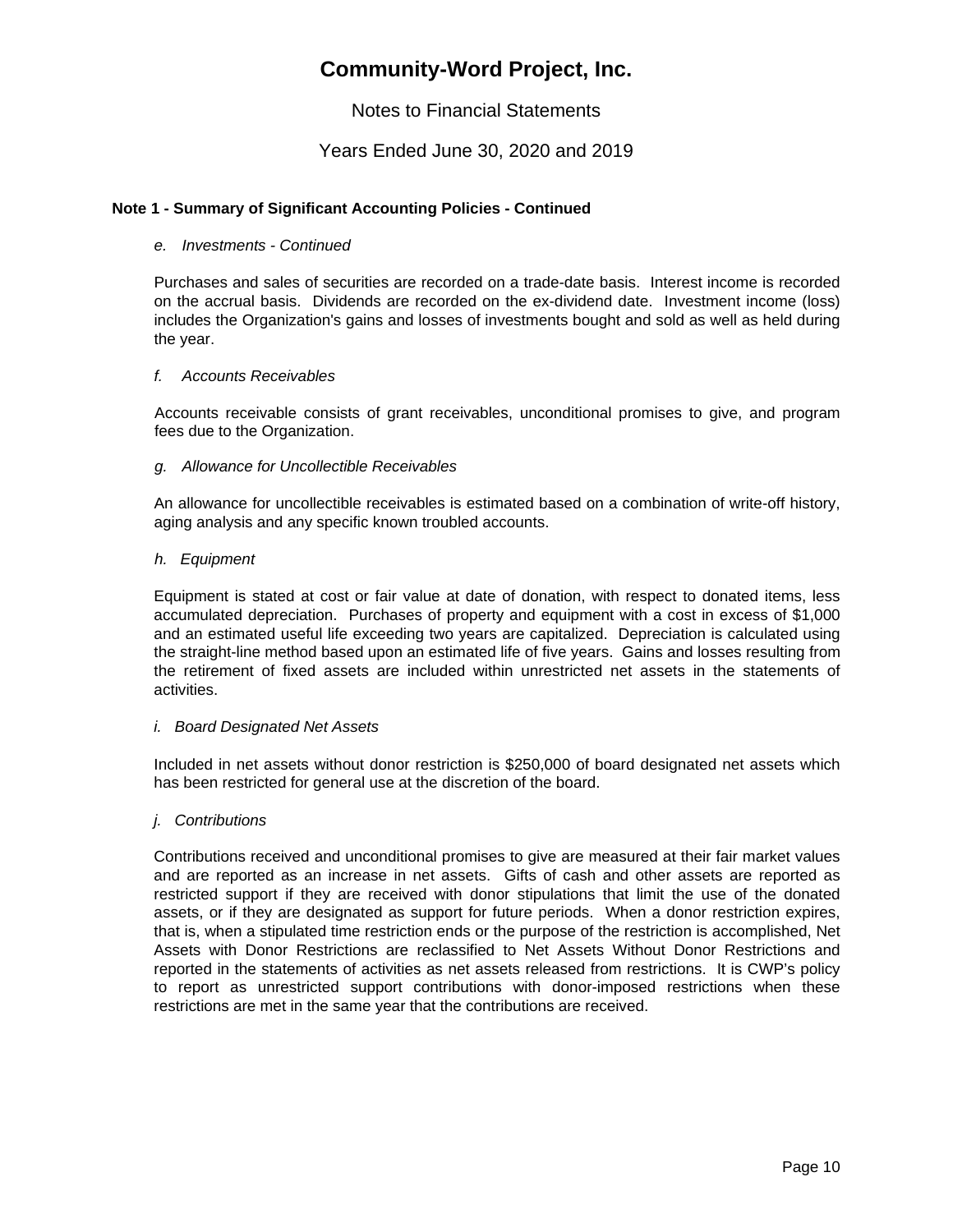Notes to Financial Statements

Years Ended June 30, 2020 and 2019

# **Note 1 - Summary of Significant Accounting Policies - Continued**

# *j. Contributions - Continued*

Gifts of goods and equipment are reported as unrestricted support unless explicit donor stipulations specify how the donated assets must be used. Gifts of long-lived assets with explicit restrictions that specify how the assets are to be used and gifts of cash or other assets that must be used to acquire long-lived assets are reported as restricted support. In the absence of explicit donor stipulations about how long those long-lived assets must be maintained, CWP reports expirations of donor restrictions when the donated or acquired long-lived assets are placed in service.

# *k. Special Events*

Revenues and expenses incurred relative to special events are recognized upon occurrence of the respective event. Revenues are shown net of costs of direct benefits to donors.

# *l. Functional Allocation of Expenses*

Expenses by function have been allocated among program and supporting service classifications based on direct expenditures incurred. Any expenditures not directly chargeable (indirect expenses) are allocated on the basis of time records and on estimates made by the Organization's management.

# *m. Income Taxes*

CWP is exempt from federal and state income taxes under the Internal Revenue Code, Section 501(c)(3). Accordingly, no provision for income taxes has been reflected in the accompanying financial statements.

CWP recognizes the effect of income tax positions only if those positions are more likely than not to be sustained. Management has determined that CWP has no uncertain tax positions that would require financial statement recognition or disclosure.

### *n. Recent Accounting Pronouncements*

In February 2016, the Financial Accounting Standards Board ("FASB") issued ASU No. 2016- 02, *Leases* (Topic 842), which sets out the principles for recognition, measurement, presentation and disclosure of leases for both parties to a contract (i.e. lessees and lessors). The new standard requires lessees to apply a dual approach, classifying leases as either finance or operating leases based on the principle of whether or not the lease is effectively a financed purchase by the lessee. This classification will determine whether lease expense is recognized based on an effective interest method or on a straight-line basis over the term of the lease, respectively. A lessee is also required to record a right-of-use asset and a lease liability for all leases with a term of greater than 12 months regardless of their classification.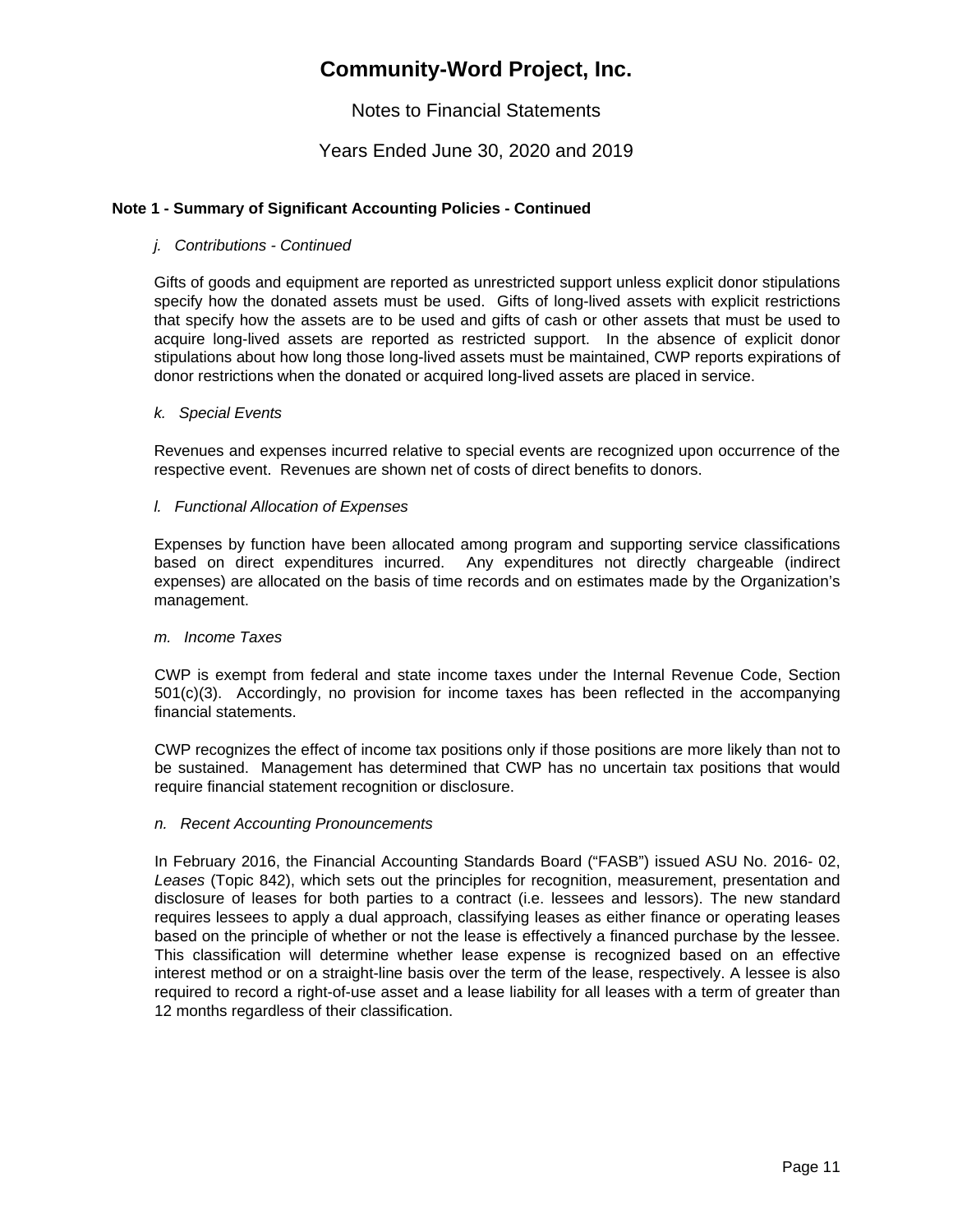Notes to Financial Statements

Years Ended June 30, 2020 and 2019

# **Note 1 - Summary of Significant Accounting Policies - Continued**

## *n. Recent Accounting Pronouncements - Continued*

Leases with a term of 12 months or less will be accounted for similar to existing guidance for operating leases today. The new standard requires lessors to account for leases using an approach that is substantially equivalent to existing guidance for sales-type leases, direct financing leases, and operating leases. The standard is effective for fiscal years beginning after December 15, 2021, with early adoption permitted. CWP is still evaluating the potential effect of this new guidance.

In May 2014, the FASB issued ASU 2014-09, *Revenue from Contracts with Customers* (Topic 606). This standard outlines a single comprehensive model for organizations to use in accounting for revenue arising from contracts with customers and supersedes most current revenue recognition guidance, including industry-specific guidance. The core principle of the revenue model is that revenue is recognized when a customer obtains control of a good or service. A customer obtains control when it has the ability to direct the use of and obtain the benefits from the good or service. Transfer of control is not the same as transfer of risks and rewards, as it is considered in current guidance. The Organization will also need to apply new guidance to determine whether revenue should be recognized over time or at a point in time.

This standard will be effective for annual reporting periods beginning after December 15, 2019, using either of two methods: (a) retrospective to each prior reporting period presented with the option to elect certain practical expedients as defined within ASU 2014-09; or (b) retrospective with the cumulative effect of initially apply ASU 2014-09 recognized at the date of initial application and providing certain additional disclosures as defined in ASU 2014-09. CWP has not yet selected a transition method and is still evaluating the effect of this new guidance.

In June 2018, the FASB issued ASU 2018-08, *Not-for-Profit Entities (Topic 958): Clarifying the Scope and the Accounting Guidance for Contributions Received and Contributions Made*. The new guidance applies to all entities that receive or make contributions. This ASU includes specific criteria to consider when determining whether a contract or agreement should be accounted for as a contribution or as an exchange transaction. ASU No. 2018-08 also provides a framework to determine whether a contribution is conditional or unconditional which may impact the timing of revenue recognition. Under the new guidance, if a transaction is considered an exchange transaction, it is accounted for under the applicable revenue recognition standards. The standard was adoped for the fiscal year ended June 30, 2020. There was no impact on the recognition of contributions and grants for the fiscal year ended June 30, 2020.

In September 2020, the FASB issued ASU 2020-07, *Not-for-Profit Entities (Topic 958): Presentation and Disclosures by Not-for-Profit Entities for Contributed Nonfinancial Assets*. The ASU requires a not-for-profit organization to present contributed nonfinancial assets as a separate line item in the statement of activities, apart from contributions of cash or other financial assets. It also requires a not-for-profit organization to provide additional disclosures on the contributed nonfinancial assets with the intent to improve transparency in the reporting of contributed nonfinancial assets. The ASU is effective for fiscal years beginning after June 15, 2021.

## *o. Subsequent Events*

Management has evaluated subsequent events for disclosure and/or recognition in the financial statements through the date that the financial statements were available to be issued, which is October 27, 2020.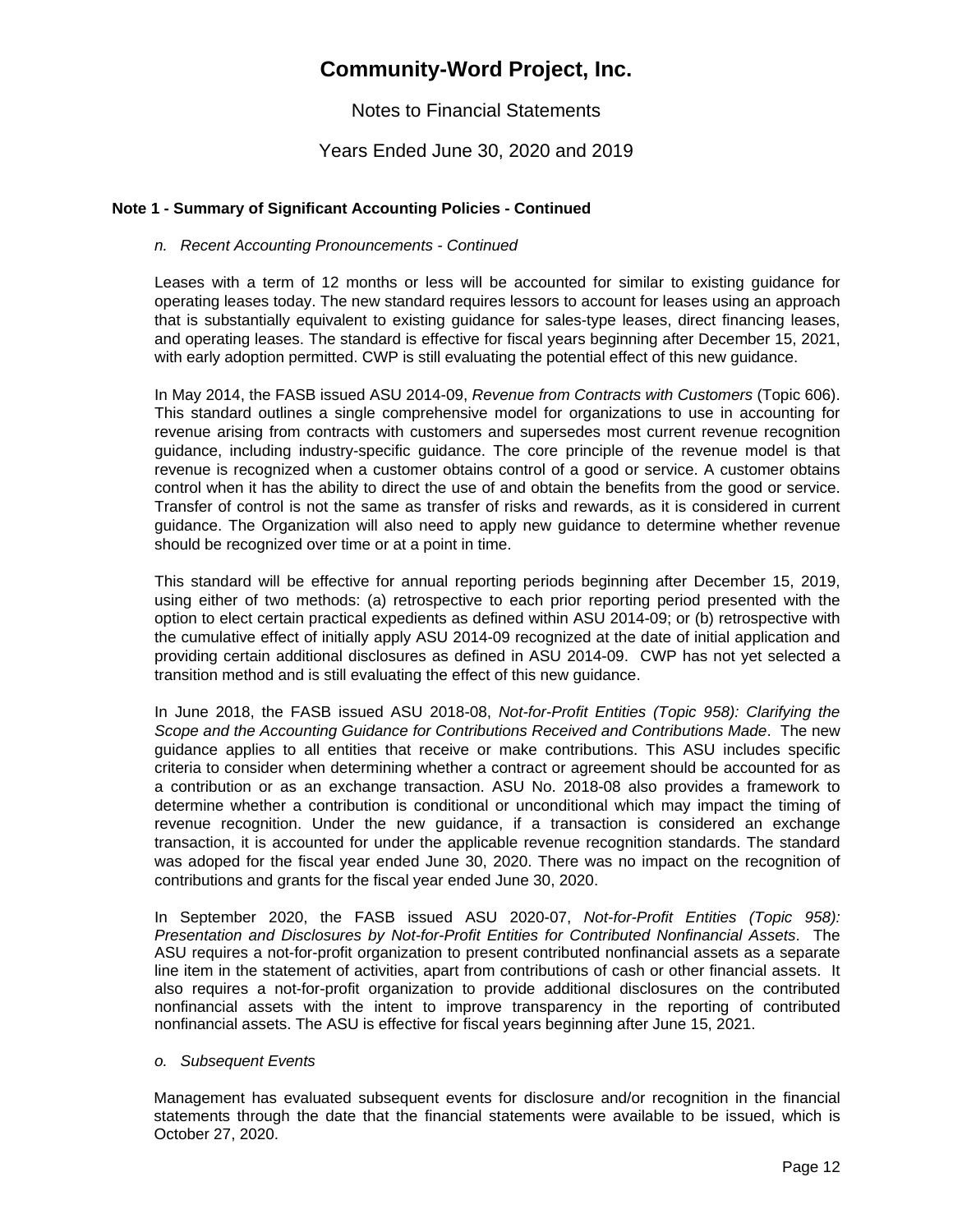Notes to Financial Statements

Years Ended June 30, 2020 and 2019

## **Note 2 - Liquidity and Availability**

The following reflects the Organization's financial assets as of the statement of financial position date, reduced by amounts not available for general use because of donor-imposed restrictions within one year of the statement of financial position date. Amounts not available include funds restricted for program use and amounts that are perpetually restricted in nature.

| Financial assets, at year end                              | \$1,143,925 |
|------------------------------------------------------------|-------------|
| Less: those unavailable for general expenditures           |             |
| within one year, due to                                    |             |
| Restricted by donor with purpose restrictions for programs | 143.554     |
| Board designated investment in deferred annuity            | 260,858     |
| Financial assets available to meet cash needs for general  |             |
| expenditures within one year                               | 739.513     |

The Organization's practice is to manage financial assets to be available for its general expenditures, liabilities, and other obligations. In the event of unanticipated liquidity need, the Organization could also draw upon its available uncollateralized revolving demand note with TD Bank (see Note 7).

#### **Note 3 - Fair Value Measurement**

CWP reports its fair value measurements using a fair value hierarchy defined by U.S. GAAP that prioritizes the inputs to valuation techniques used to measure fair value. The hierarchy gives the highest priority to unadjusted quoted prices in active markets for identical assets or liabilities (Level 1 measurements) and the lowest priority to unobservable inputs (Level 3 measurements).

The three levels as of the fair value hierarchy under U.S. GAAP are:

Level 1: Quoted prices for identical assets and liabilities traded in active exchange markets, such as the New York Stock Exchange.

Level 2: Observable inputs other than Level 1 including quoted prices for similar assets or liabilities, quoted prices in less active markets, or other observable inputs that can be corroborated by observable market data.

Level 3: Unobservable inputs supported by little or no market activity for financial instruments whose value is determined using pricing models, discounted cash flow methodologies, or similar techniques, as well as instruments for which the determination of fair value requires significant management judgment or estimation; also includes observable inputs for nonbinding single dealer quotes not corroborated by observable market data.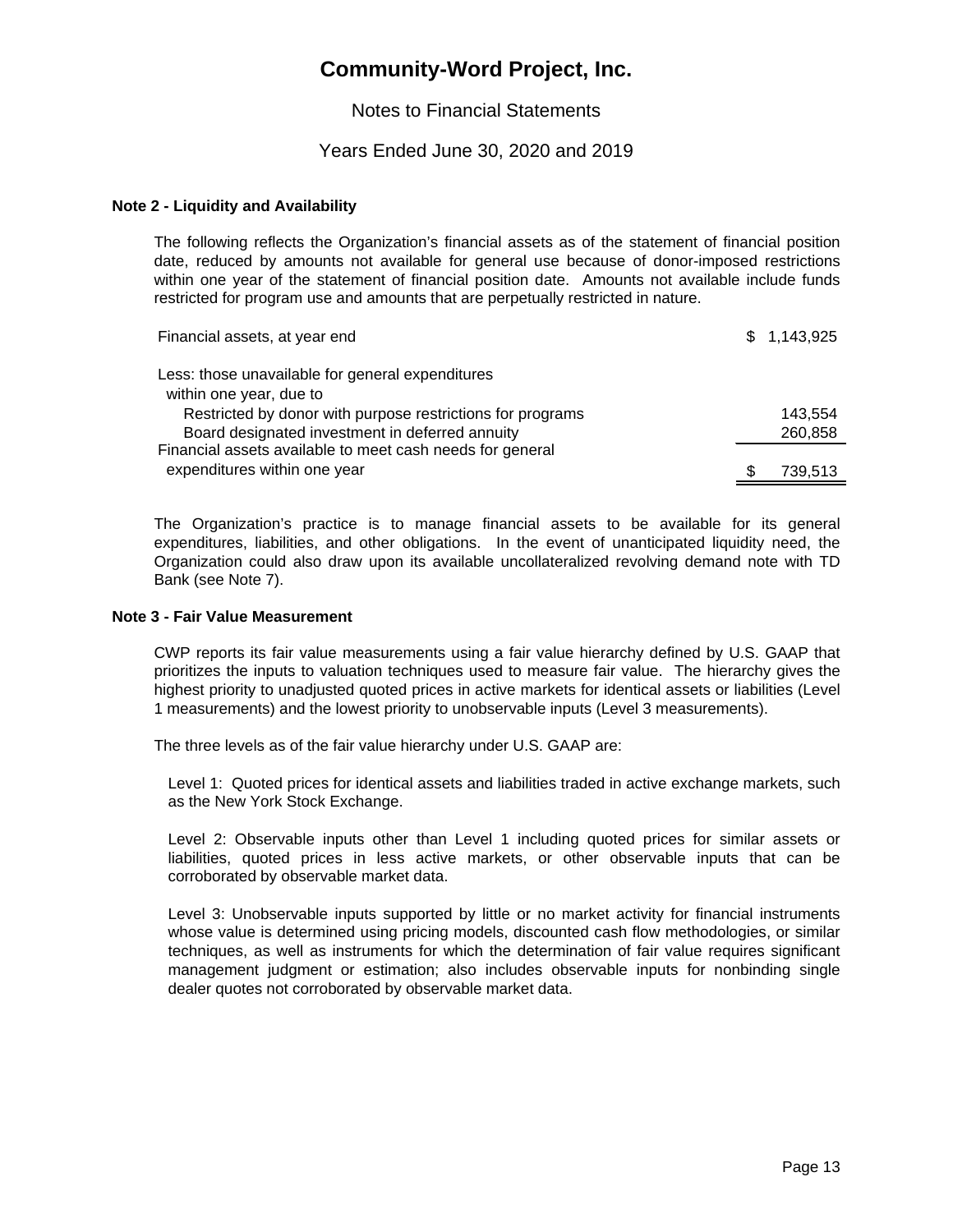Notes to Financial Statements

Years Ended June 30, 2020 and 2019

# **Note 3 - Fair Value Measurement - Continued**

The following is a description of the valuation methodologies used for assets measured at fair value:

Single modified annuity: The Organization invested in an annuity whereby it can earn between 1.6% to 3.0% interest for the next five years. The Organization at any time can liquidate the annuity subject to penalty.

Fair values of assets measured are summarized below:

|                          | June 30, 2020 |               |    |         |    |         |     |         |
|--------------------------|---------------|---------------|----|---------|----|---------|-----|---------|
|                          |               | Total         |    | Level 1 |    | Level 2 |     | Level 3 |
| Single modified annuity  | \$            | 260,858       |    |         |    | 260,858 | \$. |         |
| <b>Total investments</b> | \$            | 260,858       |    |         |    | 260,858 |     |         |
|                          |               | June 30, 2019 |    |         |    |         |     |         |
|                          |               | Total         |    | Level 1 |    | Level 2 |     | Level 3 |
| Single modified annuity  | \$            | 250,000       | £. |         |    | 250,000 | \$  |         |
| <b>Total investments</b> |               | 250,000       | \$ |         | \$ | 250,000 |     |         |

### **Note 4 - Net Assets with Donor Restrictions**

Net Assets with Donor Restrictions as of June 30, are restricted for the following purposes:

|                                                      | June 30, |         |   |         |  |  |
|------------------------------------------------------|----------|---------|---|---------|--|--|
|                                                      | 2020     |         |   |         |  |  |
| Time restriction: Pierre and Tana Matisse Foundation |          | 50,000  | S | 100,000 |  |  |
| Time restriction: NYSCA                              |          | 33,554  |   | 40,000  |  |  |
| TAP program                                          |          | 60,000  |   | 15,000  |  |  |
| Office renovations                                   |          |         |   | 5,000   |  |  |
|                                                      |          | 143,554 |   | 160,000 |  |  |

Net assets released from restrictions were as follows:

|                  | Years Ended June 30, |      |         |
|------------------|----------------------|------|---------|
|                  | 2020                 | 2019 |         |
| Time restriction | 111.408              | S    | 257,500 |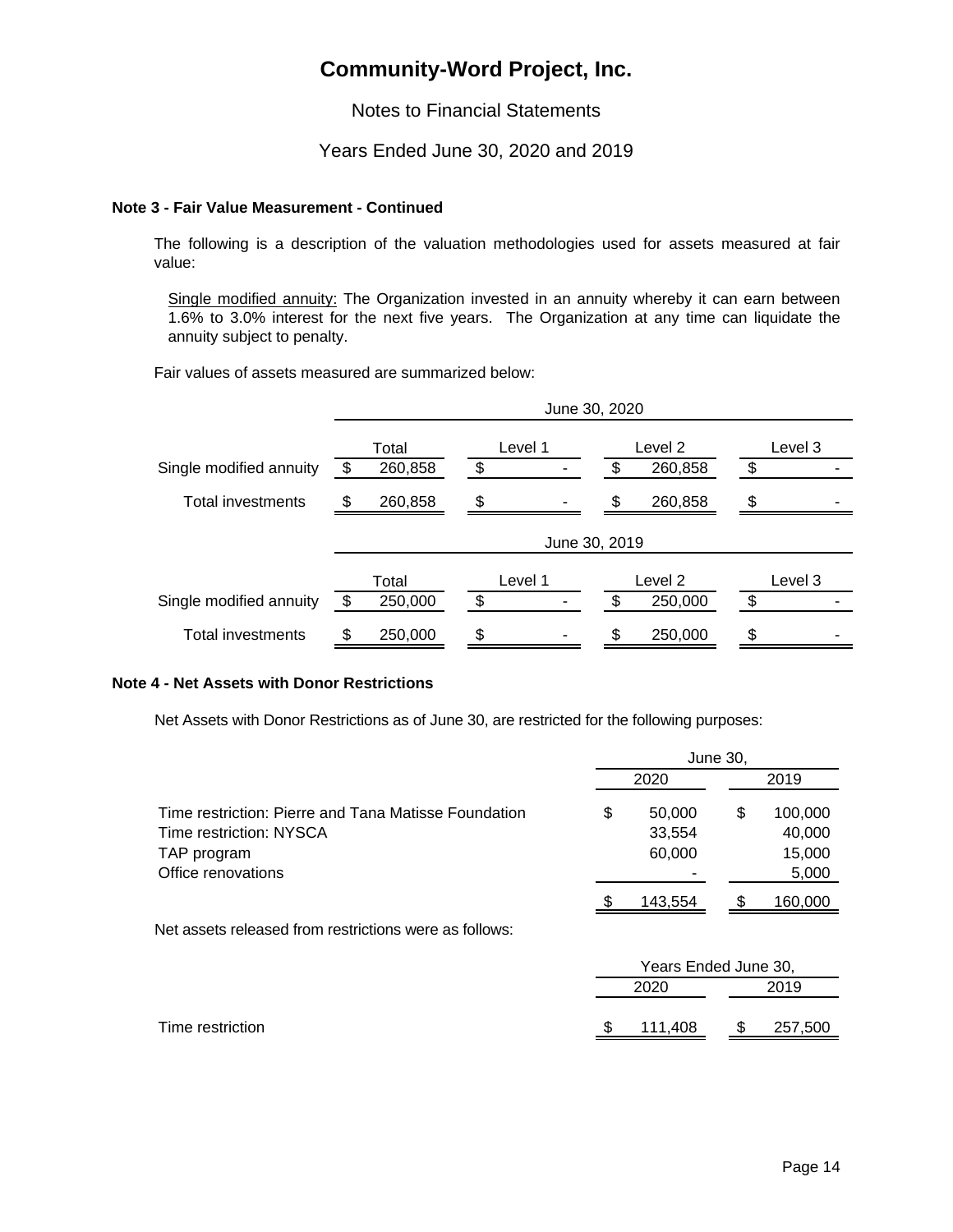Notes to Financial Statements

# Years Ended June 30, 2020 and 2019

# **Note 5 - Contributions**

CWP received contributions from various resources are as follows:

|                                    |   | Years Ended June 30, |      |           |  |
|------------------------------------|---|----------------------|------|-----------|--|
|                                    |   |                      | 2019 |           |  |
| Foundations                        | S | 492.174              | \$   | 434,838   |  |
| Individuals                        |   | 189.997              |      | 662,455   |  |
| Corporations/Corporate Foundations |   | 176,194              |      | 171,298   |  |
|                                    | S | 858,365              |      | 1,268,591 |  |

The Organization received a one-time special gift of \$500,000 during fiscal year 2019.

# **Note 6 - Equipment**

Property and equipment are comprised of the following:

|                                                     |      | June 30,         |      |                  |
|-----------------------------------------------------|------|------------------|------|------------------|
|                                                     | 2020 |                  | 2019 |                  |
| Computer equipment<br>Less accumulated depreciation | S    | 27,709<br>23,598 | S    | 27,709<br>21,537 |
| Equipment, net                                      |      | 4.111            |      | 6,172            |

### **Note 7 - Revolving Demand Note**

CWP has a \$35,000 uncollateralized revolving demand note with HSBC Bank. The note carries an interest rate of prime plus 1.75 percent and is payable on demand. There was no outstanding balance as of June 30, 2020 or 2019.

CWP has a \$150,000 uncollateralized revolving demand note with TD Bank. The note carries an interest rate of prime plus .74 percent and is payable on demand. There was no outstanding balance as of June 30, 2020 or 2019.

# **Note 8 - Paycheck Protection Program ("PPP") Loan**

On May 1, 2020, the Organization entered into a promissory note evidencing an unsecured loan in the amount of \$220,887 (the "Loan") made to the Organization under the Paycheck Protection Program ("PPP"). The PPP was established under the Coronavirus Aid, Relief, and Economic Security ("CARES") Act and is administered by the U.S. Small Business Administration (the "SBA"). The Loan to the Agency is being made through TD Bank, N.A. (the "Lender").

Under the terms of the CARES Act, PPP loan recipients can apply for and be granted forgiveness for all or a portion of loan granted under the PPP. Such forgiveness will be determined, subject to limitations, based on the use of loan proceeds for payment of payroll costs and any covered payments of mortgage interest, rent, and utilities. In the event the PPP Loan, or any portion thereof, is forgiven pursuant to the PPP, the amount forgiven is applied to outstanding principal and interest.